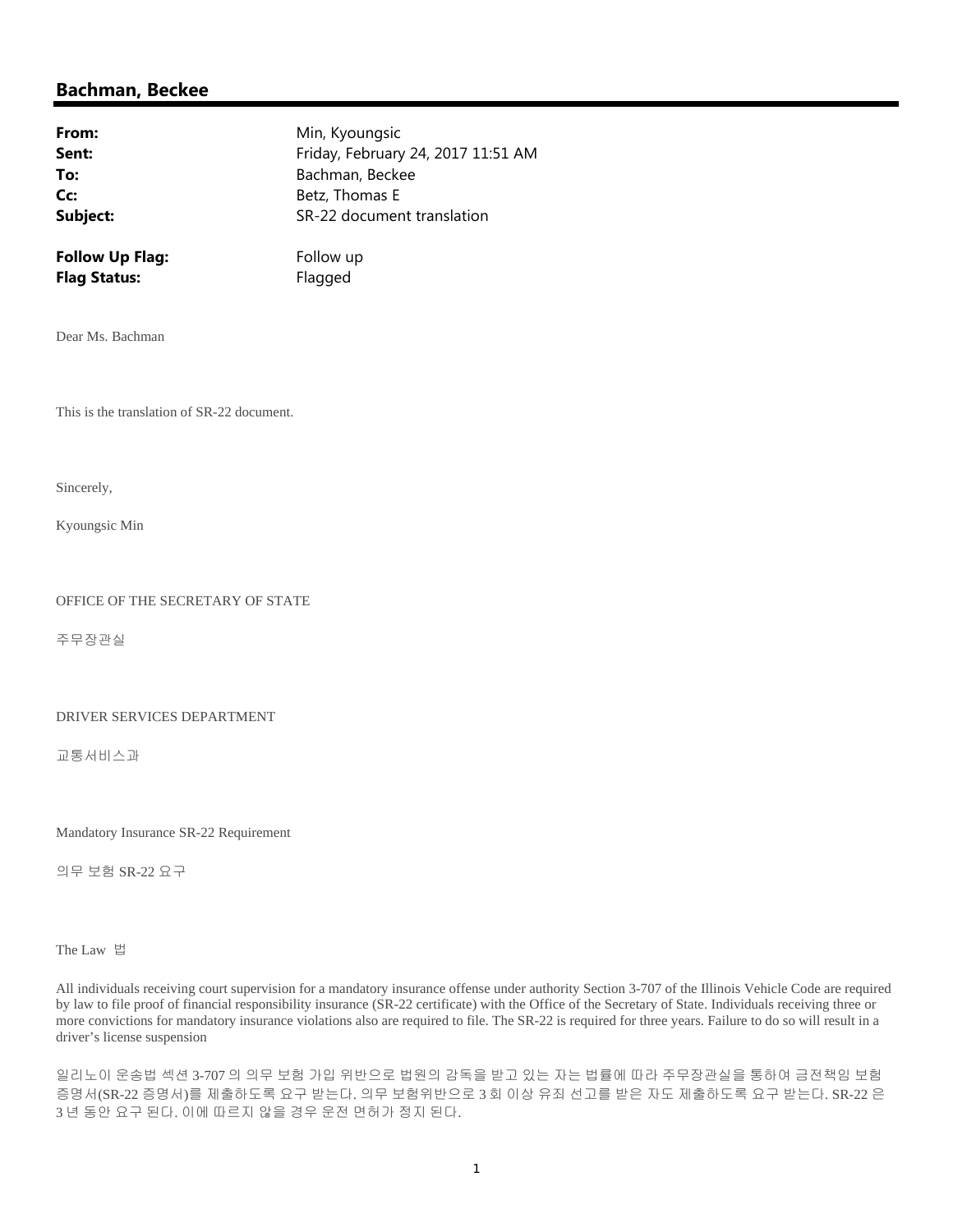What is SR-22? SR-22 란 무엇인가?

An SR-22 is a certificate of insurance filed by the home office of your insurance company directly to the Secretary of State.

SR-22 는 당신의 보험회사 본점에서 주무장관에게 직접 제출된 보험 증명서를 말한다.

How does it work? 어떻게 진행되는가?

When you receive a qualifying mandatory insurance offense, the circuit court reports the information to the Secretary of State, which will then send you a notice of the SR-22 insurance requirement.

당신이 의무 보험 위반에 해당하게 되면 법원은 주무장관에게 보고할 것이고 주무장관은 SR-22 요구를 통지할 것이다.

When should I file the SR-22? 언제 SR-22 를 제출해야하는가?

Do not file the SR-22 until you receive a notice from the Secretary of State. (Please make sure your driver's license record reflects your most recent address.)After receipt of the mailed notice from the Secretary of State, you have 90 days to file the SR-22 to prevent a driver's license suspension.

주무장관으로부터 통지를 받기 전까지는 SR-22 를 제출하지 말아야 한다. (운전 면허 정보가 가장 최근의 주소인지 확인하시오) 주무장관으로부터 우편 통지를 받은 후 90 일 내에 SR-22 를 제출해야 운전 면허 정지를 막을 수 있다.

Where do I get an SR-22? 어디서 SR-22 를 얻을 수 있나?

An SR-22 may be obtained by contracting your insurance company. Standard liability insurance or insurance binders are not acceptable. When payment is made to an insurance agency, the agent will submit a request for an SR-22 certificate to the central office. The SR-22 certificate will be sent directly to the Secretary of State in Springfield. Upon acceptance, you will receive a copy of the SR-22 from the insurance company and letter from the Secretary of State.

SR-22 은 당신의 보험 회사와 계약을 통해 얻을 수 있다. 일반 책임 보험과 그 가계약은 받아들여지지 않는다. 보험 회사 직원에게 비용이 지불되면 직원은 본사로 SR-22 증명서 발급을 요청할 것이다. SR-22 는 스프링필드에 있는 주무장관에게 직접 보내질 것이다. 승인 후에 보험 회사로부터 SR-22 의 복사본을 받아 볼 수 있고 주무장관의 확인서도 받아 볼 수 있다.

How long is the SR-22 on file?? 얼마나 오랫동안 SR-22 은 보고되어야 하나?

An SR-22 must be on file with the Secretary of State for three years. Cancellation of your insurance premium will result in an immediate driver's license suspension.

SR-22 은 3 년동안 주무장관에게 보고 되어야 한다. 보험료를 지급하지 않으면 운전면허가 즉시 정지 된다.

What should I do now? 지금은 무엇을 해야하나?